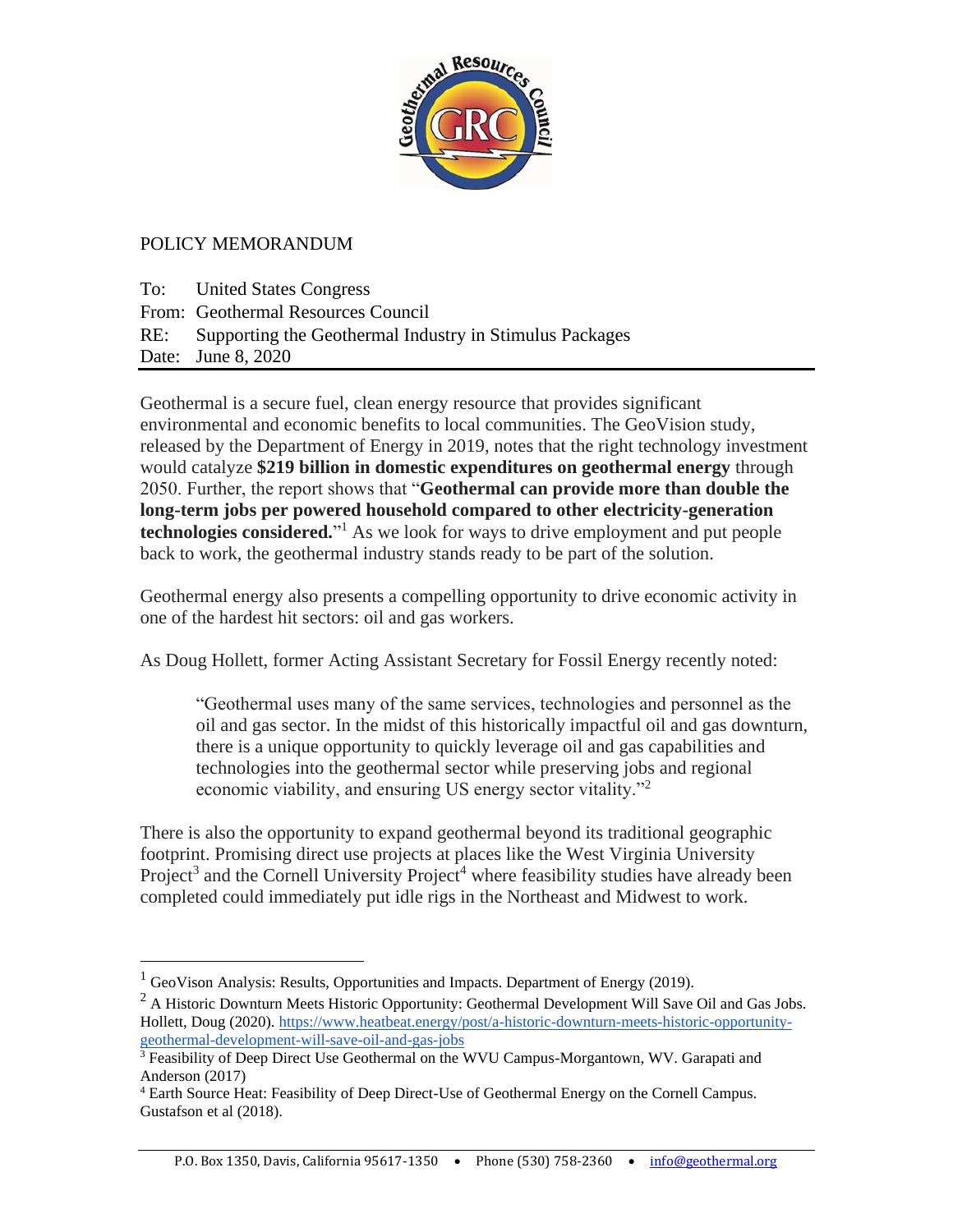Geothermal can create many permanent, high quality jobs while at the same time building clean energy infrastructure that will benefit the United States for decades. Due to the severity of this crisis, we need solutions immediately; 2021 is too late. Decisive action at the federal level is needed and the following R&D and Deployment priorities will ensure this opportunity is captured:

## Deployment priorities:

- Restoration of the ITC/PTC to 2017 levels with an extension long enough (5+ years) to provide investment certainty for geothermal development timelines.
- Restoration of the Section 1603 Treasury Grant Program.
- Development of programs to increase access to low cost financing to project development.
- Deploy underutilized staff knowledgeable in subsurface project review, such as BLM permit managers with oil and gas experience, to fast track and streamline geothermal permitting and approvals.

Research and Development priorities:

- Increased Appropriations to the Geothermal Technology Office. The [AGILE Act,](https://www.congress.gov/bill/116th-congress/senate-bill/2657/text?q=%7B%22search%22%3A%5B%22The+Advanced+Geothermal+Innovation+Leadership+%28AGILE%29+Act+of+2019%22%5D%7D&r=1&s=2) passed out of Senate Committee last year, would provide a good template.
	- o Funding could immediately accelerate and scale up the ongoing Frontier Observatory for Research in Geothermal Energy.
- Increase funding to ARPA-E for the SCALEUP program to immediately finance shovel-ready advanced technologies.
- Expansion of technology transfer programs within the Office of Fossil Energy to immediately restore oil field services jobs by putting people back to work in geothermal, carbon capture and storage, subsurface energy storage, offshore wind and other adjacent industries.

These actions will have an immediate and lasting impact on job creation.

**The provisions in the AGILE Act alone could support over 3,500 jobs.**<sup>5</sup> The remaining provisions could accelerate several shovel ready projects and lead to 10,000s of more jobs. A deployment timeline in line with the targets in the GeoVision study would create 8,300 new jobs by next year, and as many as 44,300 new jobs by 2030 based on analysis using the National Renewable Energy Laboratory Jobs and Economic Impact Model.

By contrast, the oil price crash of 2014-15 led to a decrease from 200,800 jobs to 140,900 jobs, a decrease of nearly 60,000. This price crash will likely follow similar patterns as the US rig count has already fallen to just 284 rigs as of June 5, down from 975 rigs just one year ago, and continues to fall rapidly. **Geothermal has the opportunity to put a meaningful percentage of the lost oil and gas jobs back to work immediately and** 

 $^5$  Low-Hanging Fruit for COVID Stimulus and Decarbonization. Breakthrough Institute.